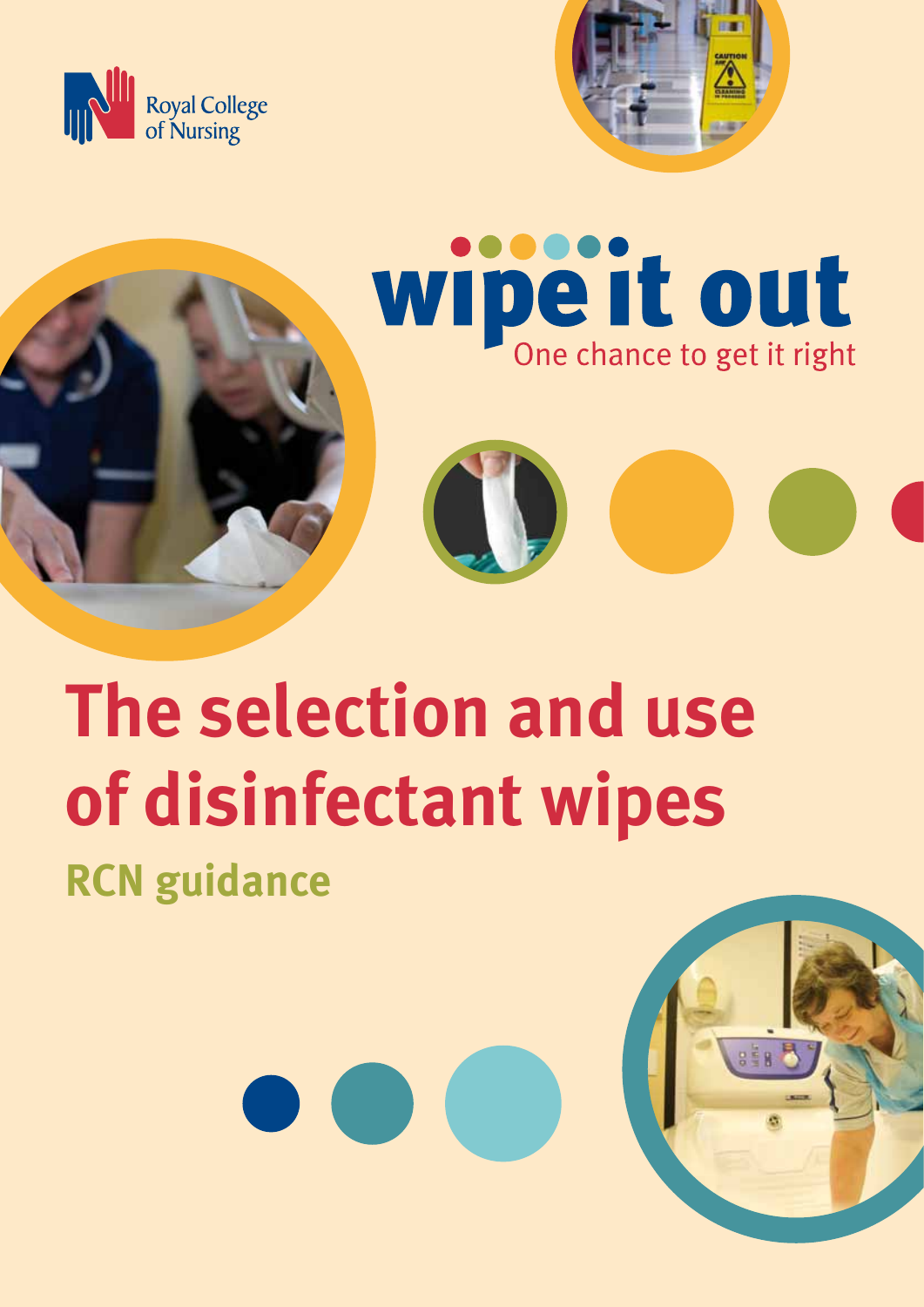# **Acknowledgements**

The RCN would like to acknowledge the support of the following personnel in the development of this publication:

#### **RCN contributor**

Rose Gallagher – Nurse Adviser, Infection Prevention and Control

#### **Principal consultant**

Peter Hoffman – Consultant Clinical Scientist, Laboratory of Healthcare-associated Infection, Centre for Infections, Health Protection Agency

#### **Reviewers**

Dr Jimmy Walker – Principal Investigator – Decontamination, Centre for Emergency Preparedness and Response, Health Protection Agency

Dr Jean-Yves Maillard – Reader in Pharmaceutical Microbiology, Welsh School of Pharmacy, Cardiff University

Professor Brian Duerden CBE

Christopher Gush – Scientific and Technical Programme Manager, HCAI Technology Programme, Department of Health

Members of the RCN Infection Prevention Network

© 2011 Royal College of Nursing. All rights reserved. Other than as permitted by law, no part of this publication may be reproduced, stored in a retrieval system, or transmitted in any form or by any means electronic, mechanical, photocopying, recording or otherwise, without prior permission of the Publishers or a licence permitting restricted copying issued by the Copyright Licensing Agency, Saffron House, 6-10 Kirby Street, London EC1N 8TS. This publication may not be lent, resold, hired out or otherwise disposed of by ways of trade in any form of binding or cover other than that in which it is published, without the prior consent of the Publishers.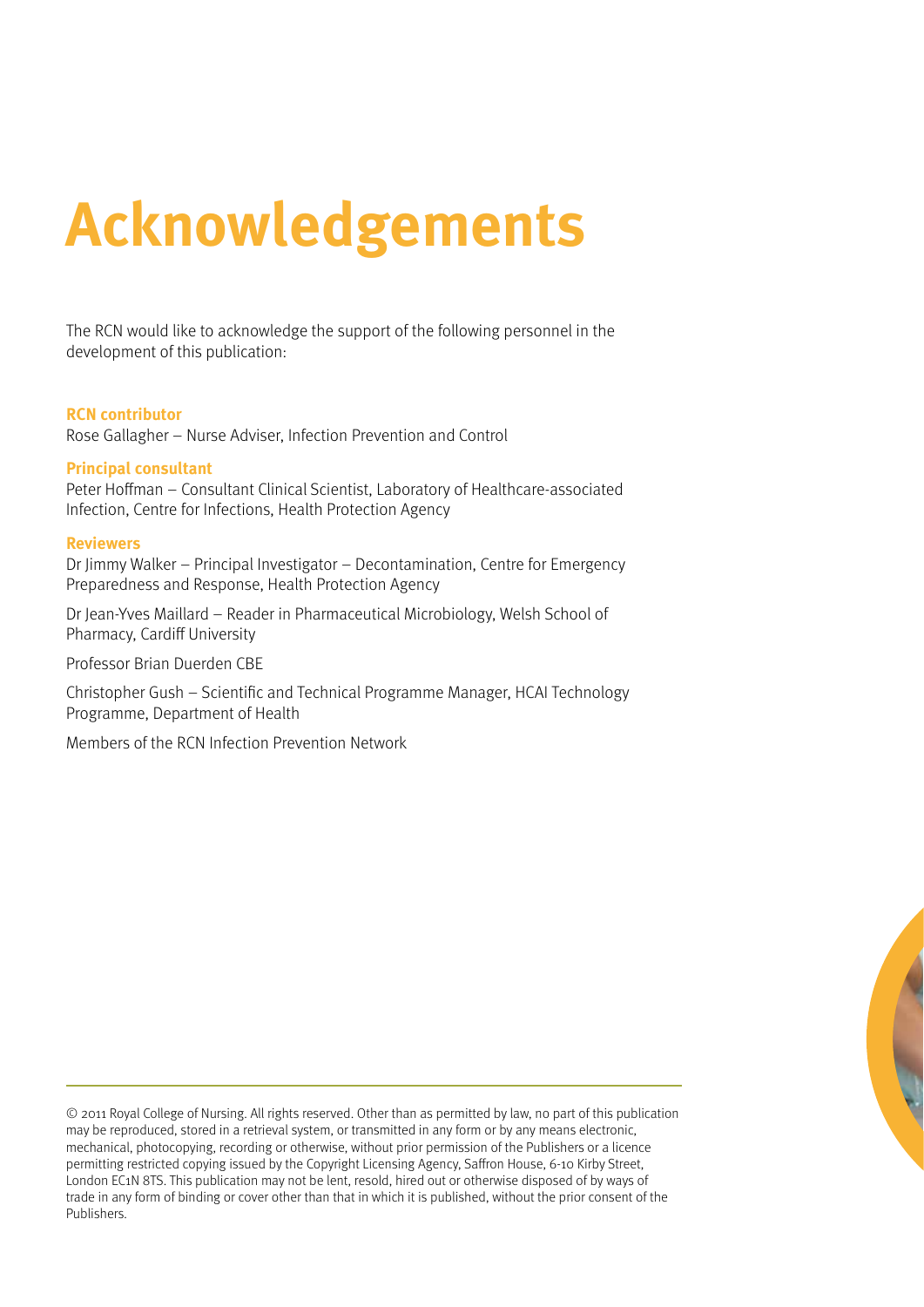### **Contents**

| Executive summary and recommendations                                       | 2  |
|-----------------------------------------------------------------------------|----|
| Introduction                                                                | 4  |
| Principles of wipe usage                                                    | 5  |
| Why is it important to consider wipe selection?                             | 6  |
| Terminology                                                                 | 6  |
| How do wipes work?                                                          | 7  |
| Current standards for selecting disinfectant wipes<br>and their ingredients | 8  |
| Disinfectants used in wipes                                                 | 10 |
| Tests used to assess efficacy of wipes                                      | 10 |
| Selecting a wipe or wipes for trial                                         | 13 |
| Managing wipes in everyday use                                              | 14 |
| Selection and use of wipes checklist                                        | 15 |
| Further reading                                                             | 16 |
| <b>Additional resources</b>                                                 | 16 |
| Glossary                                                                    | 17 |
|                                                                             |    |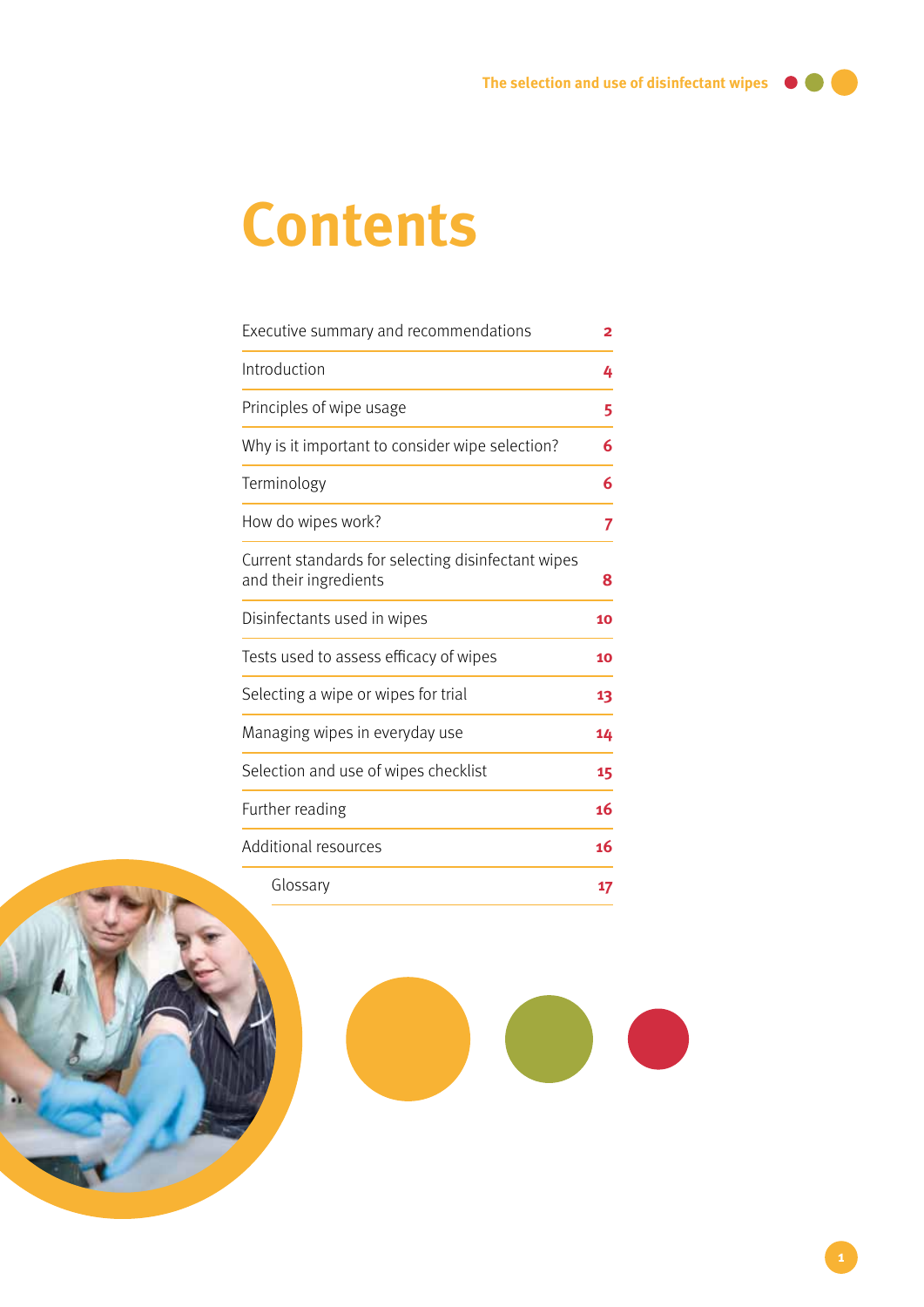### **Executive summary and recommendations**

Wipes are increasingly being used to decontaminate low risk patient equipment or environmental surfaces. Currently there is no guidance available to support users or purchasers of wipes and little evidence to support wipes as an effective infection prevention intervention. Dirt removal should be considered the main purpose of a wipe, but antimicrobial activity as a result of the inclusion of a disinfectant may be a bonus in some circumstances.

The selection of disinfectant wipes is important as infection prevention efforts may be compromised if a product is not fit for its intended purpose. The selection of an appropriate product can be a complex process that includes the consideration of scientific information and the interpretation of laboratory test data. The need for rigor in purchasing any item for use in a health care setting is also important to ensure financial resources are used appropriately.

This technical guidance provides advice on issues for those involved with the selection, use and implementation of environmental decontamination methods that may include the use of wipes. It can also be used by those wishing to influence the development of laboratory standards to test the efficacy of wipes.

Nurses may be purchasers and users of wipes, or delegate the use of wipes to other staff in the clinical setting. It is therefore important that any decisions regarding the use or selection of wipes are informed.

Note: this guidance only applies to non-skin wipes – in other words, wipes used for the cleaning or disinfection of the patient environment or equipment (detergent or disinfectant wipes). It does not apply to cloths or hand wipes, or wipes used for invasive items such as nasendoscopes.

This resource may be of value to:

- nurses working in infection prevention
- ward/nurse managers and matrons
- link nurses/practitioners
- nurses and health and social care workers working in community settings including care homes and nurseries
- procurement staff.

#### **TEN** *lisitors*

HELP US TO PREVENT IN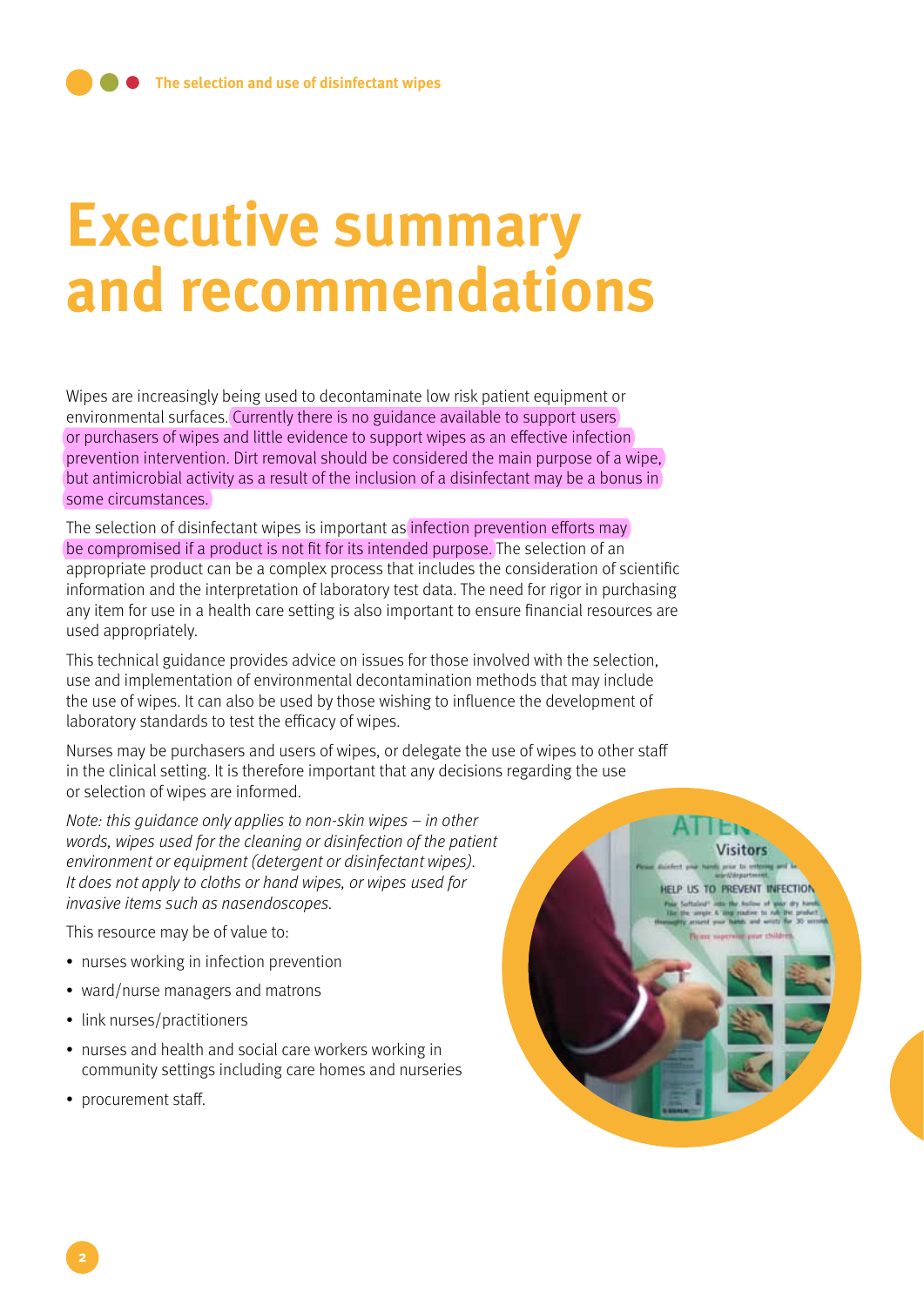#### **RCN recommendations**

The following recommendations have been developed as a result of work reviewing the use and selection of wipes in health care.

- Advice should be sought from Infection Prevention and Control (IPC) advisers when considering the use of wipes and decisions should reflect local IPC policies on the decontamination of low risk equipment and the near-patient environment.
- The decision to use a particular disinfectant wipe should be made following a comparative review of evidence relating to the wipe products under consideration. This evidence may be obtained from a number of sources and may include evidence from peer reviewed literature or evaluation from bodies such as the Rapid Review Panel (RRP).
- Wipes should be considered as single-use products unless a product is specifically designed to be reused in line with the manufacturer's recommendations.
- Collaboration between all stakeholders (scientific and professional organisations, users, manufacturers, and standards organisations) should take place to investigate the development of realistic standard test methods that match real-life applications of wipe products to support wipe selection and purchase in health care.
- Manufacturers should provide information on ingredients within wipes in an easyto-understand format for users, including any limitations in regard to product use. The disclosure of any antimicrobial ingredient, including the class of disinfectant, for example, quaternary ammonium compound (QAC), should be made to support any antimicrobial activity claim made.
- In the absence of a current defined standard for wipes, manufacturers should provide activity test data on the efficacy of any active ingredients within a short contact time – 30 seconds for example – in the presence of realistic levels of organic matter.
- Work investigating the causes and management of occupationally acquired contact dermatitis should include a consideration of the impact of use of wipes on the hands of staff and the potential for association with dermatitis in the workplace.

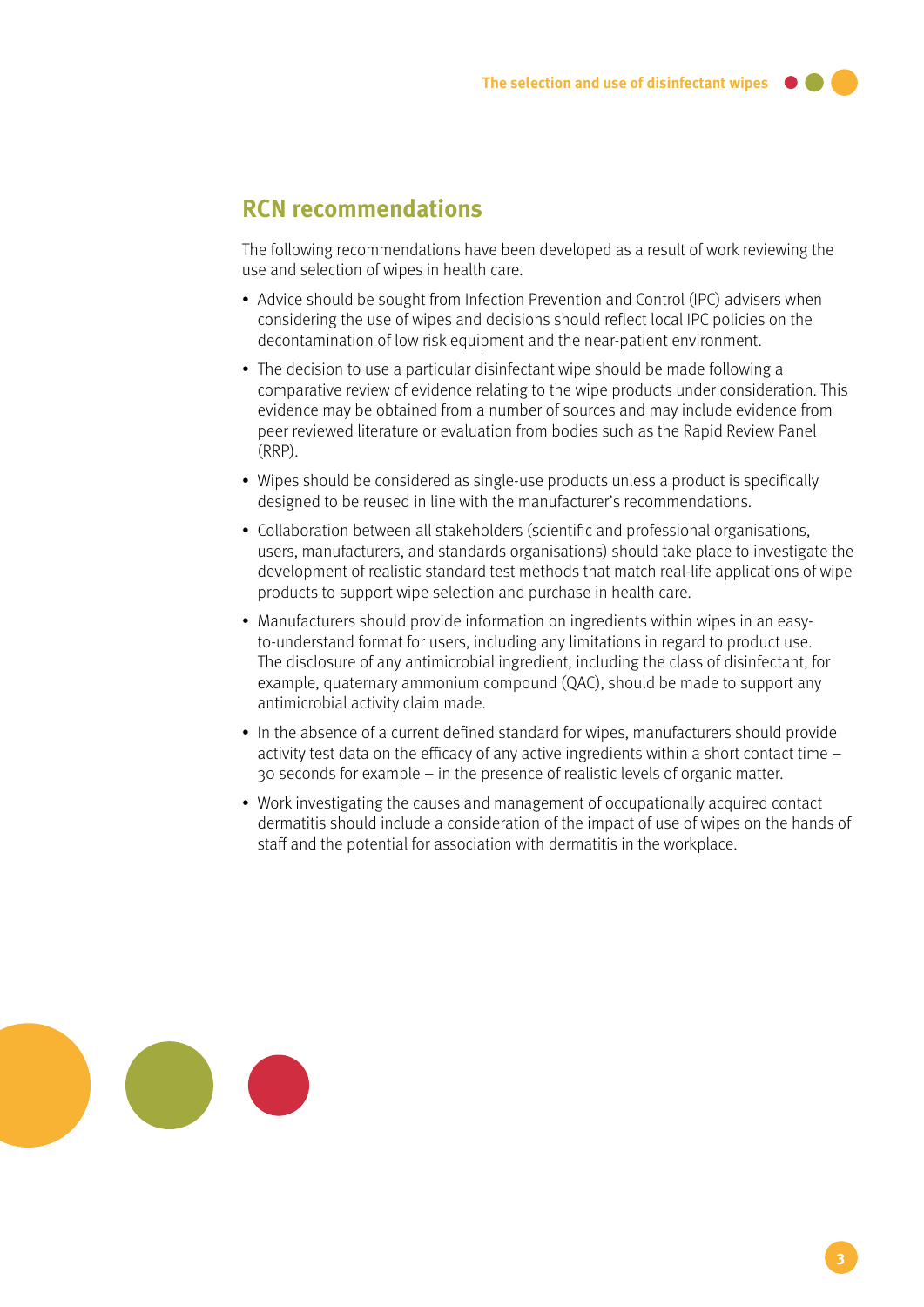# **Introduction**

Pre-prepared wipes are increasingly being used in clinical situations for the cleaning or disinfection of low risk equipment and the near-patient environment. Examples of common usage include the cleaning or disinfection of tables, lockers, mattresses and bed frames, commodes, examination couches, blood pressure cuffs, pulse oximeters, keyboards, drug trolleys, intravenous pumps, stands and many other items.

As pre-prepared products, wipes are a convenient and quick means of cleaning or disinfection at ward or department level. Despite their growing popularity however, there is a poor level of evidence to support the efficacy of disinfectant wipes in reallife use. This is particularly important when wipes are used to support a reduction in the transmission of micro-organisms via the environment, including spores such as Clostridium difficile ("C.diff").

If wipe products prove ineffective, there is a potential risk to the provision of a safe environment. There is also susceptibility for wipes to dry out and lose efficacy during use, or as a result of storage once a tub of wipes has been opened.

Regulatory and other standards require that decontamination – whether via wipes or any other means – is achieved as a result of an adequate and informed process. If wipes are to accomplish their intended purpose, it is essential to consider whether wipes do contribute to an effective intervention and to ensure the correct selection and management of wipes.

This guidance aims to support informed decision making based on current knowledge and standards on the use of wipes.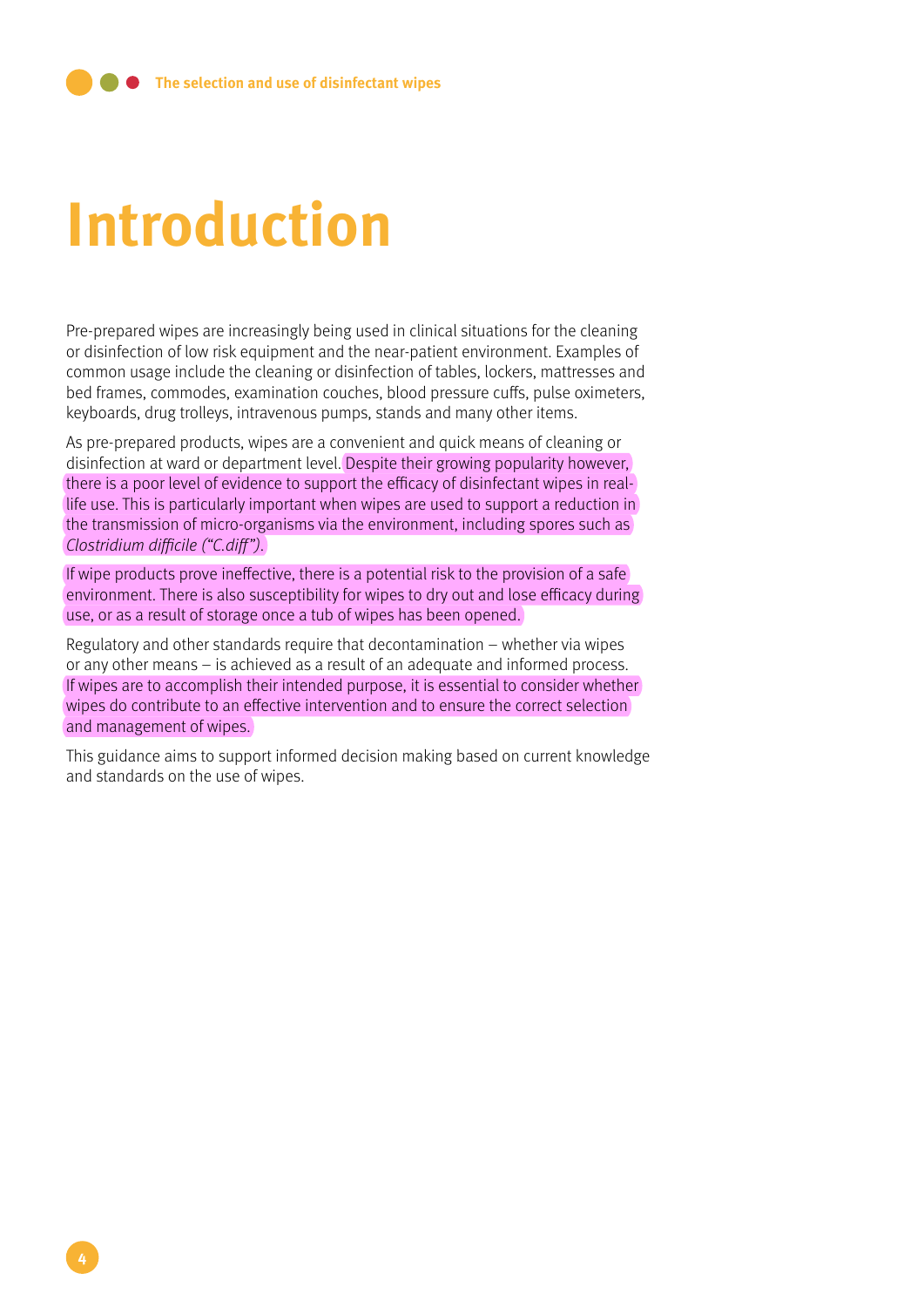# **Principles of wipe usage**

The main purpose of wipes is to remove contamination from surfaces. Additionally, some wipes may provide some antimicrobial activity by the inclusion of a disinfectant although this activity might be limited based on contact time, type of surface and contamination present.

Note: in the context of this document contamination means both dirt and microbial contamination.

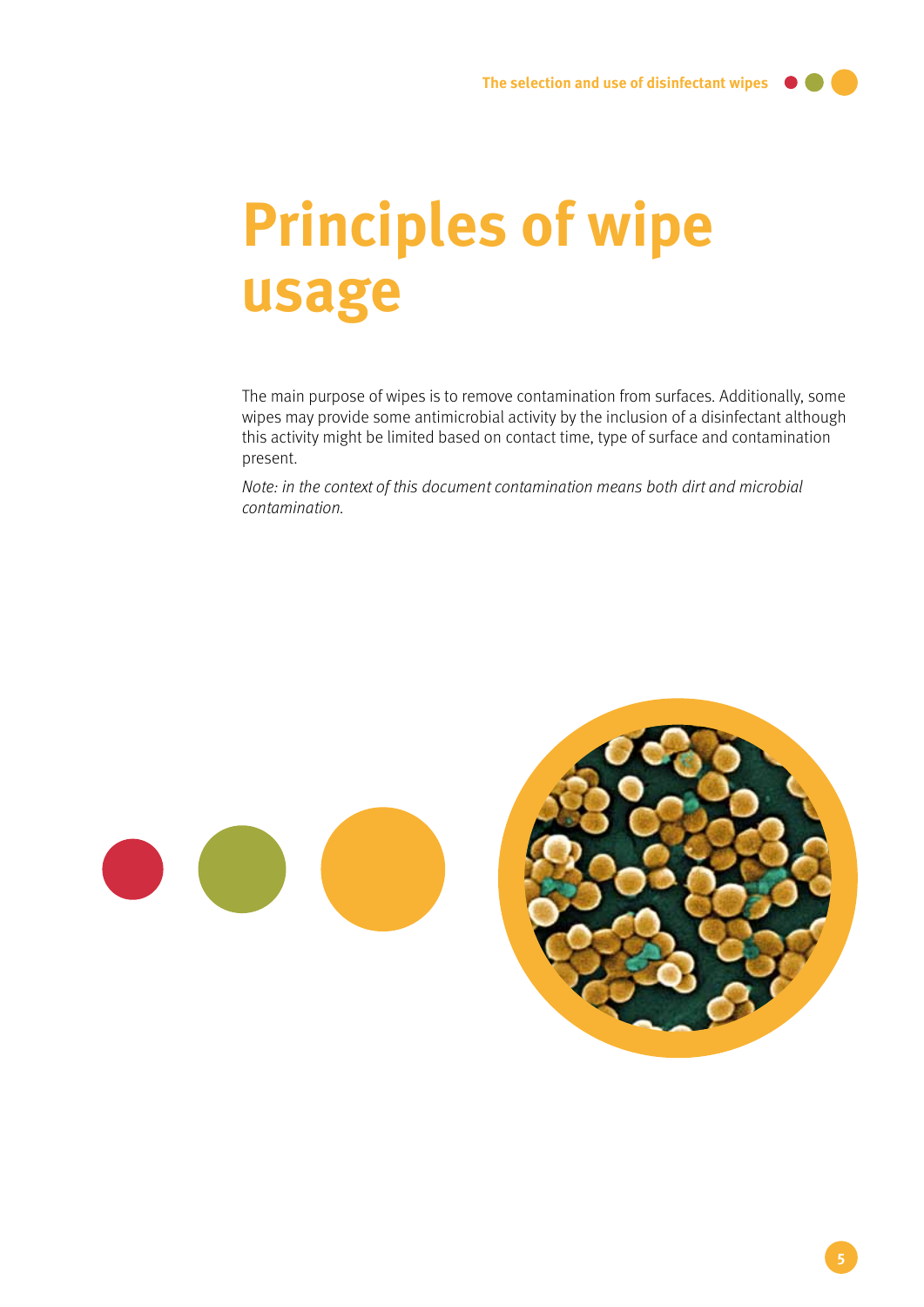## **Why is it important to consider wipe selection?**

### **Efficacy**

Properly selected and used, wipes can be an effective intervention for supporting the decontamination of low risk patient equipment.

### **Popularity**

Pre-prepared wipes are convenient and often more practical than a traditional bowl of water and detergent. Many wipes available contain disinfectant ingredients, which users may assume are more effective for infection prevention interventions, making them a popular option.

### **Cost**

A significant cost can be attributed to the volume of wipes used. Nurses should influence a reasoned approach to product selection and consequent expenditure.

# **Terminology**

The variety of wipes available, and the data and language used to describe their benefits can make it confusing for staff when selecting wipes. Understanding manufacturer's information and the effectiveness of any active disinfectant ingredient is crucial to selecting an appropriate product.

Current terms include: sanitising, disinfectant, sporicidal, virucidal and antibacterial. Such terms can be confusing and, as there are no tests for the specific activities of wipes, can be misleading.

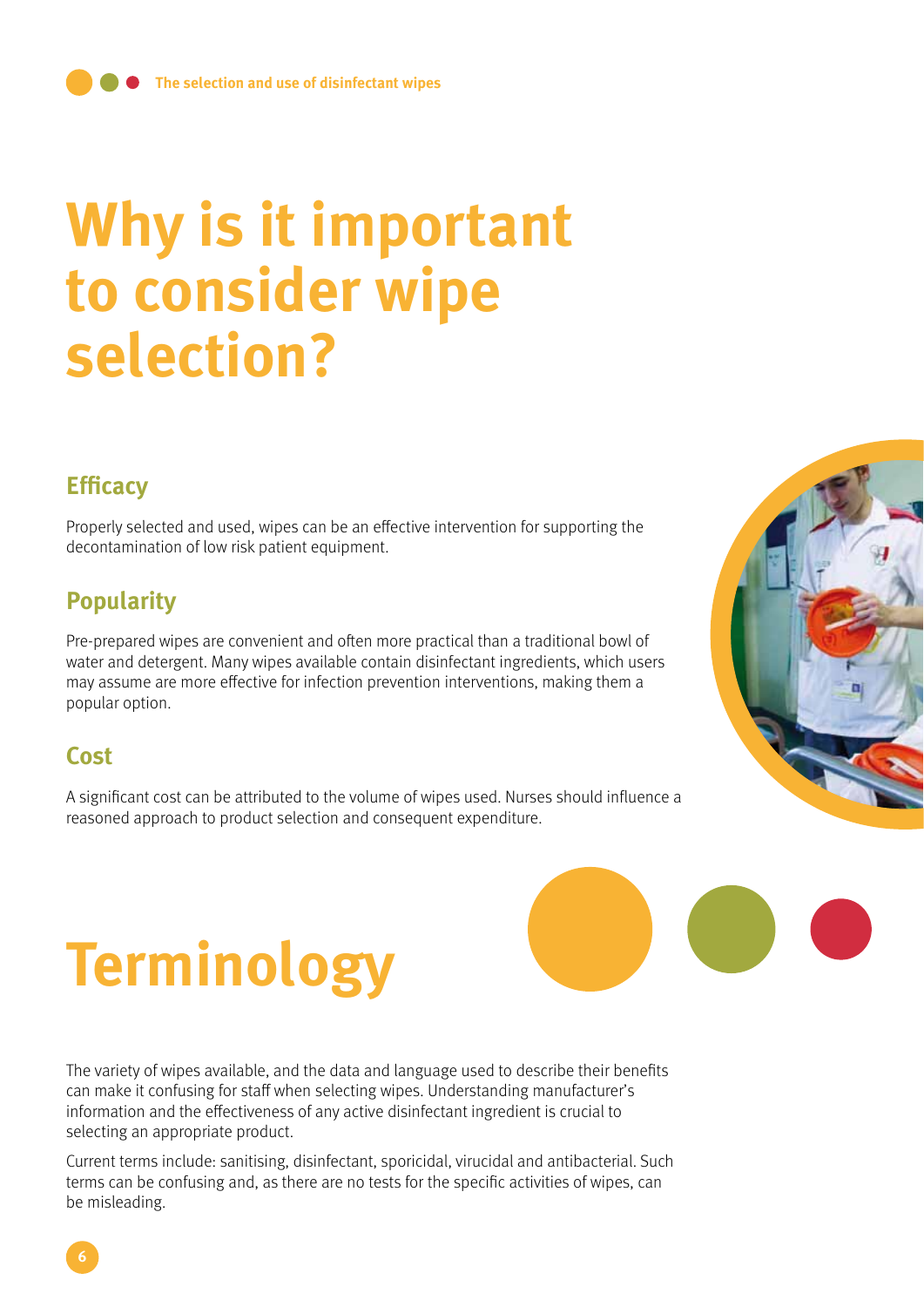## **How do wipes work?**

Surfaces may have dirt, micro-organisms (as a liquid or in dry soiling), or both present. Understanding how wipes work is crucial to achieving the intended result from the product in question.

There are two main categories of wipe to consider: detergent and disinfectant wipes.

Note: equipment or surfaces which are visibly dirty will require cleaning prior to disinfection. Disinfectant wipes are suitable only for items that appear visibly clean otherwise the disinfectant will be inactivated by the dirt as well as failing to penetrate through it to the target micro-organisms.

#### **1. Detergent wipes**

Detergents are essential to the cleaning process, acting to release dirt from a surface (for example, the immediate patient environment or equipment). Following use, dirt and a proportion of the micro-organisms will be retained by the wipe and removed on it. Any micro-organisms not removed from the surface will remain inactivated but available for transfer to patients or other locations via the wiped equipment or hands of staff.

### **2. Disinfectant wipes**

These contain a disinfectant and may or may not contain an additional detergent. Just like a damp cloth, wipes that do not contain a detergent will have only limited cleaning properties, due to the friction created during cleaning. Therefore it is important that the area has been cleaned properly before use. Some wipes contain disinfectants that also have some detergency, but these can be inactivated by too much dirt.

The effectiveness of disinfectant wipes will depend on a number of factors.

**Detergency**: the ability of the wipe to remove dirt if a surface is visibly soiled; users should be aware of the potential risk of transferring micro-organisms/spores from one surface to another if wipes are used on multiple surfaces.

**Wetness**: the ability of the wipe to leave a layer of liquid disinfectant behind on the surface it is applied to.

**Disinfectant efficacy**: once the wiped surface dries, all disinfectant activity stops and, should any residue of disinfectant be left behind, it will have no effect on further dry contamination such as microbes (including spores) in dust, which will inevitably settle on it or be transferred to it soon after cleaning.

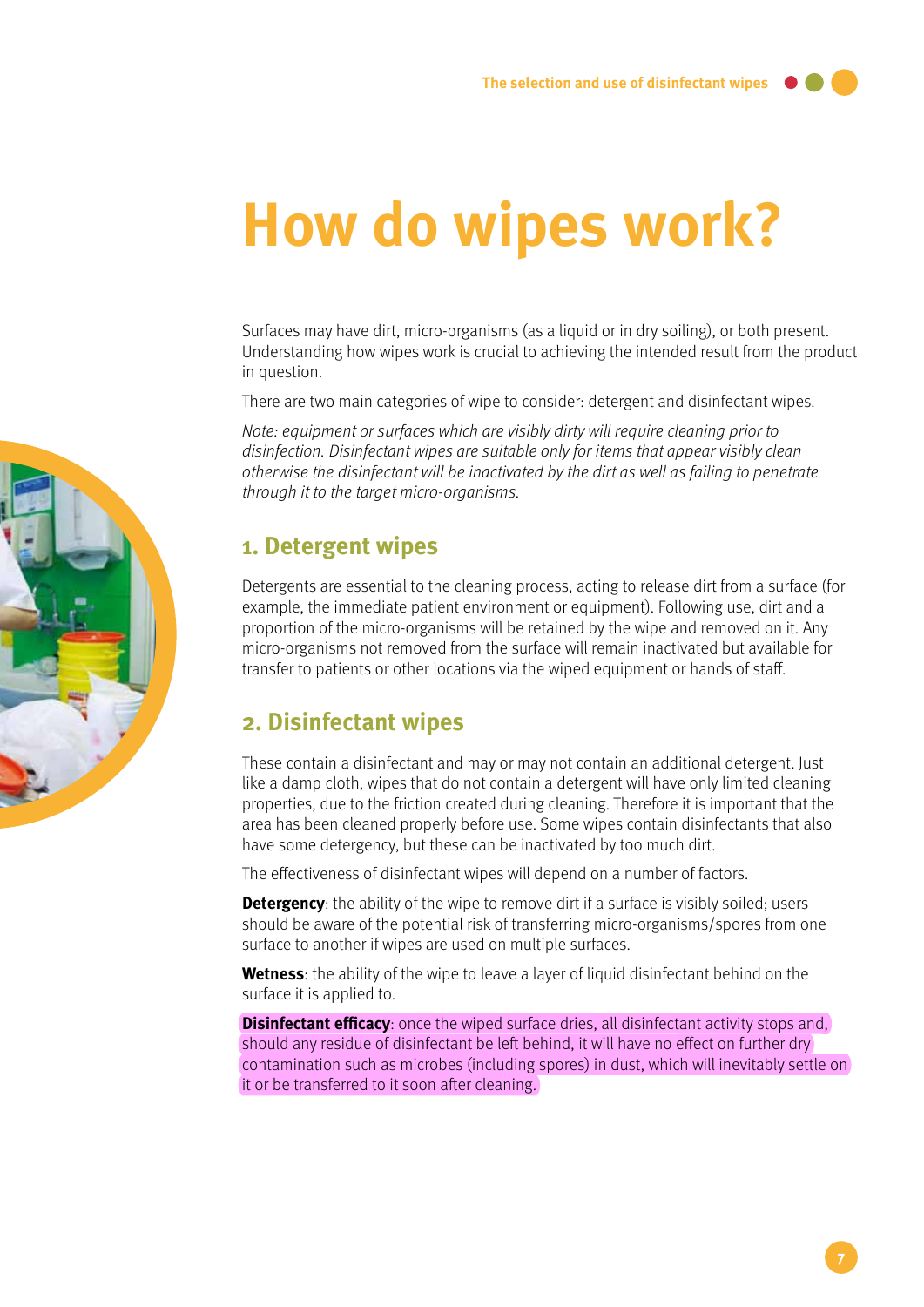## **Current standards for selecting disinfectant wipes and their ingredients**

There are currently no accepted standards to support the selection and purchase of disinfectant wipes in health care. This is due in part to wipes being a relatively new concept and the absence of a current consensus on what such a test might include. In practice this means that the disparate claims by manufacturers need to be evaluated carefully.

Disinfection testing is complex and requires expert interpretation as there are many experimental factors that can give a false impression of what is actually achieved. Caution on the interpretation of results is advised and local or independent expert IPC analysis should be sought wherever possible in order to analyse clinical information provided by manufacturers.

Without an accepted standard test for wipes, information on their effectiveness can only be gained from laboratory testing data (for example non-standard tests for wipes or standard tests on surfaces or in solution as suspension tests – see Table 1).

As outlined previously there are two components to disinfection with wipes: the physical removal of visible dirt and disinfection.

### **1. Physical removal of contamination**

There is no standard test that simulates the physical removal of dirt or microbes by wipes. Best practice recommends that surfaces should be physically clean prior to disinfection in order for any disinfectant to be effective.

There is currently no evidence supporting the use of disinfectant wipes containing detergents as being superior in action over a two stage (cleaning then disinfection) process. In practice, this means that any assessment that only tests the disinfectant contained within a wipe will underestimate the additional proportion of micro-organisms that are physically removed by the wipe. However, see over the page for an important caveat about the assessment of disinfection by a wipe.

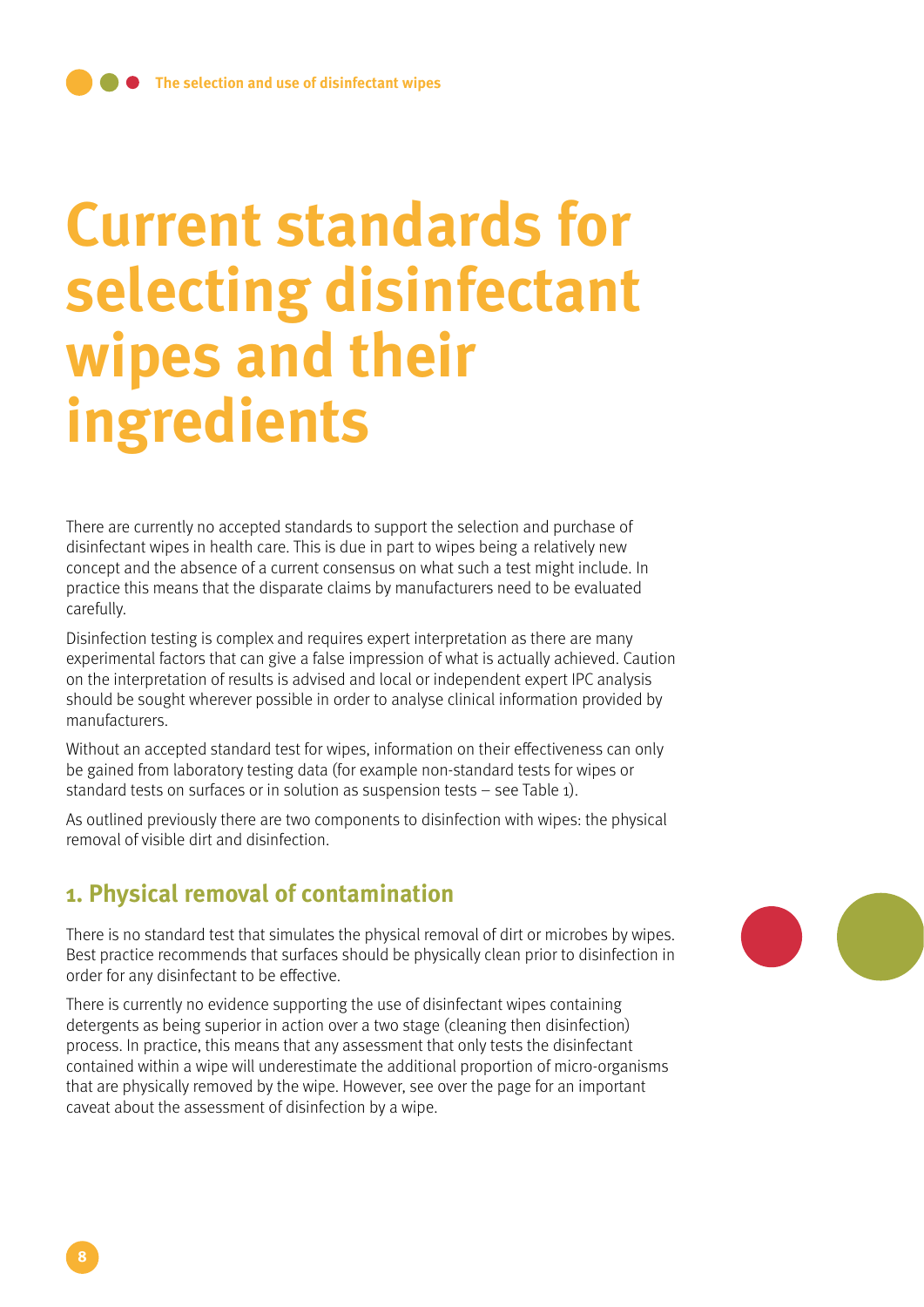### **2. Disinfection**

The currently accepted European Committee for Standardization (CEN) tests usually involve testing disinfectants against microbes either in suspension – an aqueous microbial suspension in a solution of the disinfectant – or on a surface (Fraise, 2010). In tests a suspension of microbes is commonly exposed to a disinfectant for up to 60 minutes (the contact time) before looking for an effect and this can be carried out in simulation of clean or dirty conditions.

As disinfectants in wipes will only work while wet  $-$  in other words before they dry on a surface (usually only a matter of seconds) – the contact time in some tests can grossly overestimate the level of disinfection that will be achieved by the wipe in practice.

Other tests for wipes can use repeated wiping so that a surface is wet for far longer than will occur in real-life use. This too will greatly overestimate performance in everyday use.

It should also be remembered that standard disinfection tests are highly reproducible single situations and are therefore conducted in conditions that are likely to be far more controlled and far less variable than real life use would be.

Note: some wipe manufacturers do employ simulations of real-life use (actually using the disinfectant wipe on contaminated surfaces). Such information may be useful and should be checked to ensure whether tests simulate conditions similar to those in the proposed area of use; if not then these tests will be of limited relevance. The use of a soil substitute should ideally be included as this is more representative of real-life situations.

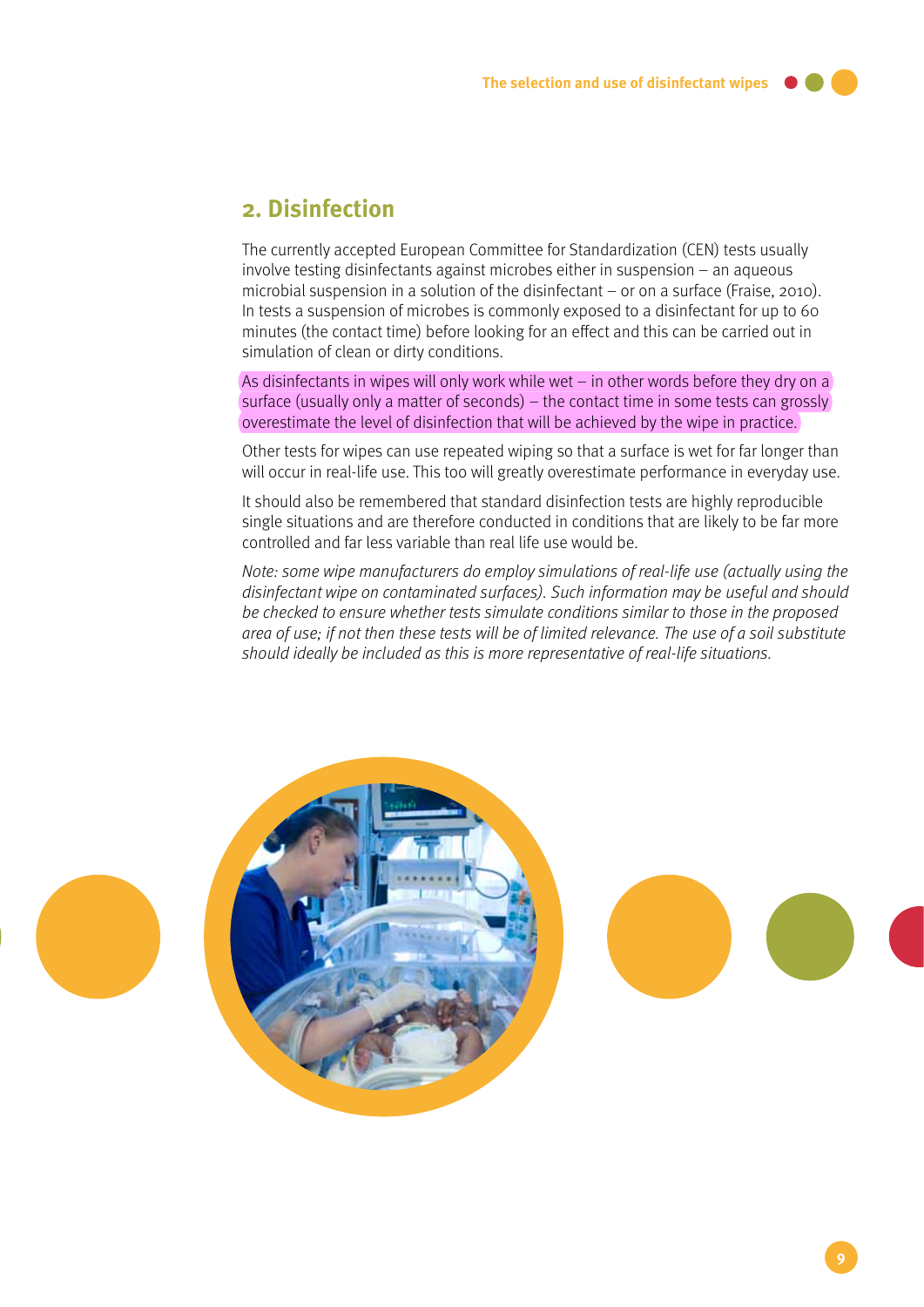### **Disinfectants used in wipes**

The most common disinfectants used in wipes are chemicals such as alcohols or surface active disinfectants – quaternary ammonium compounds (QACs) or triamines. These biocides will achieve limited disinfection (that is with nil or minimal sporicidal activity or activity against non-enveloped viruses such as norovirus) within the exposure times that are achieved in practice (typically a few seconds). It should also be noted that the microbicidal activity will be further compromised if soiling (dirt, vomit, blood, faeces, etc.) is present.

Other wipes, usually substantially more expensive, can contain chlorine dioxide or peracetic acid. These may have activity against spores and non-enveloped viruses, but again their efficacy will be limited by exposure time, how well the disinfectant is applied to surfaces (coverage), and the presence of contamination.

### **Tests used to assess efficacy of wipes**

As previously discussed, there is currently no agreed standard for assessing the potential efficacy of wipes. Common proxy test methods include non-standard wipe tests, surface tests and suspension tests. Table 1 provides a brief explanation for each test method.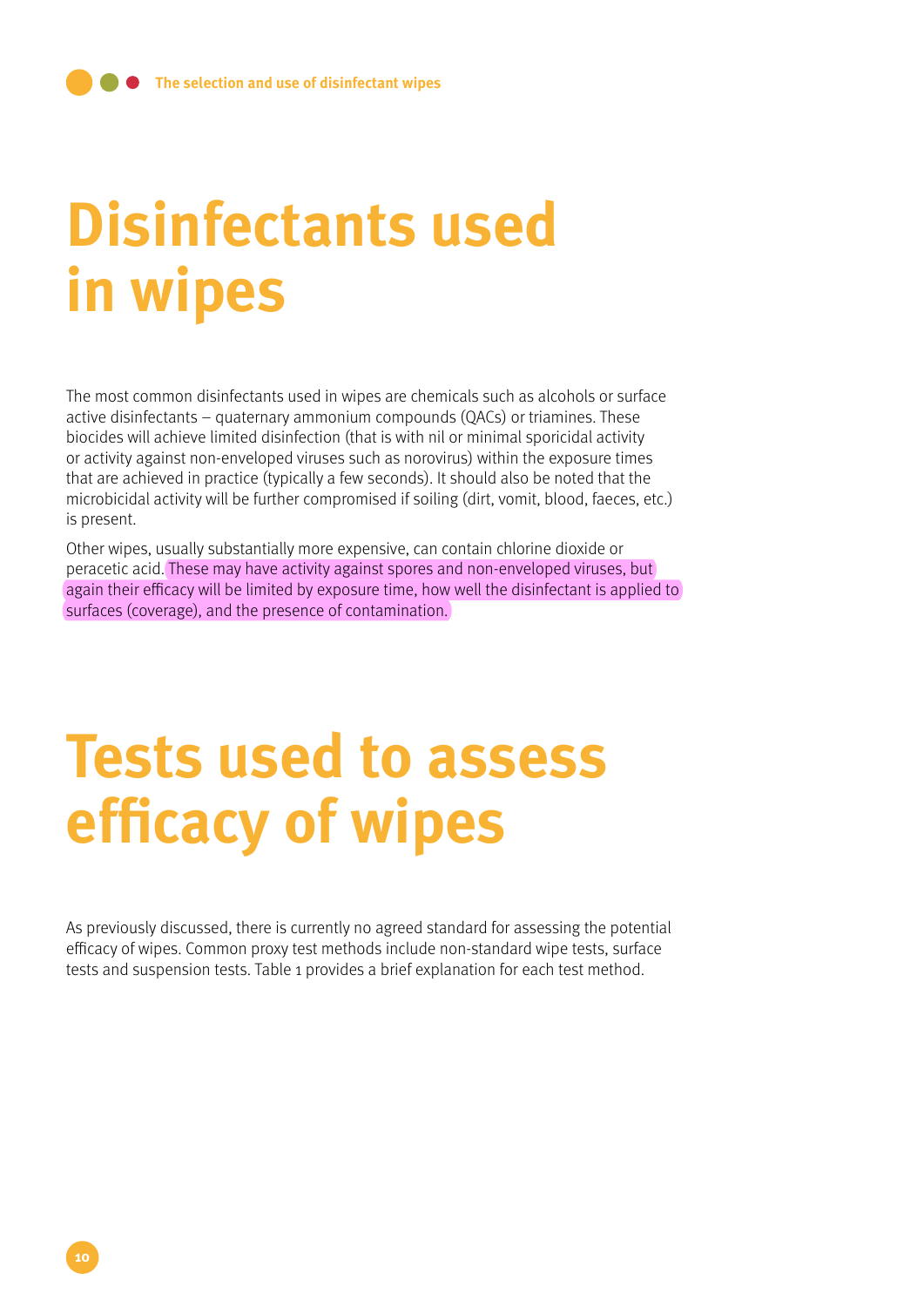| <b>Current available test</b>                                                                                                                                                                                                                                            | Interpretation of test in practice                                                                                                                                                                                                                                                                                                 |
|--------------------------------------------------------------------------------------------------------------------------------------------------------------------------------------------------------------------------------------------------------------------------|------------------------------------------------------------------------------------------------------------------------------------------------------------------------------------------------------------------------------------------------------------------------------------------------------------------------------------|
| <b>Non-standard wipe tests</b>                                                                                                                                                                                                                                           | Tests where the product is used to wipe a contaminated<br>surface formulated by the producer or a test laboratory.<br>Such tests need to be assessed by purchasers for the<br>relevance of the test method to the proposed real-life use.                                                                                          |
|                                                                                                                                                                                                                                                                          | Users/purchasers should consider the following:                                                                                                                                                                                                                                                                                    |
|                                                                                                                                                                                                                                                                          | • the exposure time must be similar to that which would<br>occur in practice before drying (30 seconds or less)                                                                                                                                                                                                                    |
|                                                                                                                                                                                                                                                                          | • the disinfectant must have been neutralised by a<br>validated method to stop it continuing to inhibit microbes<br>in the recovery phase of the test method used                                                                                                                                                                  |
|                                                                                                                                                                                                                                                                          | • there must be sufficient organic matter in the test to<br>simulate use in dirty conditions.                                                                                                                                                                                                                                      |
|                                                                                                                                                                                                                                                                          | The action of the disinfectant wipe should be compared to a<br>disinfectant-free wipe.                                                                                                                                                                                                                                             |
| <b>Suspension tests</b>                                                                                                                                                                                                                                                  | In a suspension test a liquid suspension of the test microbe<br>is mixed with the liquid disinfectant. Suspension tests give<br>greater exposure of the microbe to the disinfectant than<br>is likely to occur with a wipe in practice and tend to use<br>exposure times that would be far longer than would occur in<br>practice. |
| These should be a European Standard (EN)<br>test, such as:                                                                                                                                                                                                               |                                                                                                                                                                                                                                                                                                                                    |
| <b>BS EN 13727</b><br>Chemical disinfectants and antiseptics.<br>Quantitative suspension test for the<br>evaluation of bactericidal activity of<br>chemical disinfectants for instruments<br>used in the medical area. Test method and<br>requirements (Phase 2/Step 1). |                                                                                                                                                                                                                                                                                                                                    |
|                                                                                                                                                                                                                                                                          | Tests under dirty conditions should be included and a<br>disinfection neutralisation validation step must be used                                                                                                                                                                                                                  |
|                                                                                                                                                                                                                                                                          | Suspension tests may not provide a good guide to how the<br>ingredients in a wipe would work in real-life applications<br>and are less stringent than surface tests.                                                                                                                                                               |
| Note:                                                                                                                                                                                                                                                                    |                                                                                                                                                                                                                                                                                                                                    |
| Phase 1 EN tests (for example, the EN1040<br>quantitative suspension test for the evaluation<br>of basic bactericidal activity) are very basic tests<br>and should not, of themselves, be judged to be a<br>determinant of suitability of a disinfectant in a wipe.      |                                                                                                                                                                                                                                                                                                                                    |
| <b>Surface tests</b>                                                                                                                                                                                                                                                     | In a surface test microbes are dried onto a surface which                                                                                                                                                                                                                                                                          |
| These should be a European Standard (EN)<br>test, such as:                                                                                                                                                                                                               | is then exposed to the disinfectant. The microbes are then<br>recovered to test survival rates.                                                                                                                                                                                                                                    |
| <b>BS EN 14561</b><br>Chemical disinfectants and antiseptics.<br>Quantitative carrier test for the evaluation<br>of bactericidal activity for instruments<br>used in the medical area. Test method and<br>requirements (Phase 2, Step 2).                                | Tests under dirty conditions should be included and a<br>disinfection neutralisation validation step must be used.                                                                                                                                                                                                                 |
|                                                                                                                                                                                                                                                                          | As long as the exposure of microbes to the disinfectant<br>being tested reflects the time before the disinfectant<br>from a wipe would dry in practice, these tests provide a<br>reasonable reflection of what a wipe could achieve under<br>ideal conditions.                                                                     |

#### **Table 1 – Comparison of present test methods for disinfectants frequently extrapolated for use with wipes**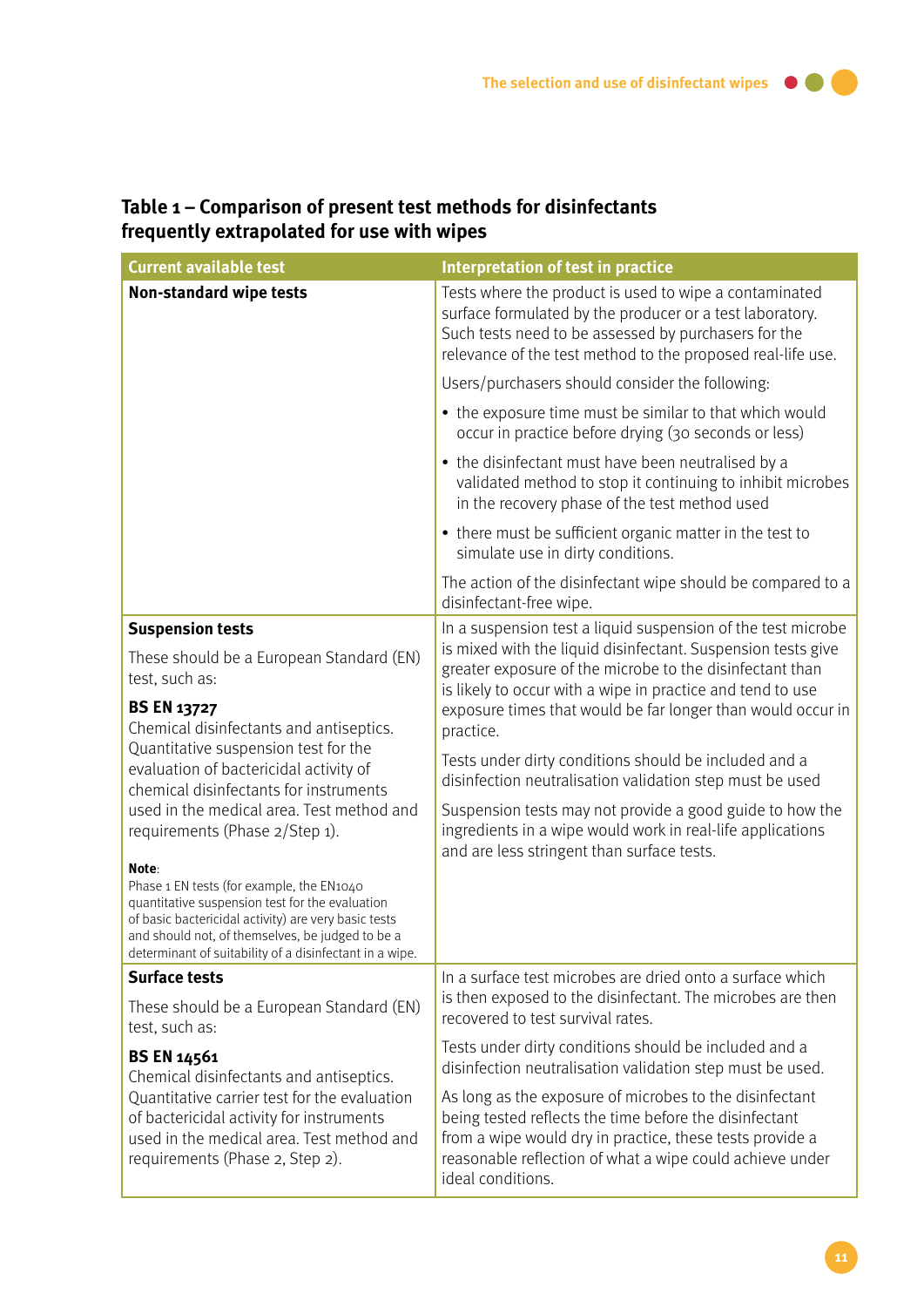### **Claims of wipes with sporicidal action**

#### **Interpretation of a theoretical example**

The following example has been provided to support you when it comes to interpreting manufacturer-supplied information on the effectiveness of wipes.

#### **Example**

A nurse is considering purchasing sporicidal wipes in her ward to help reduce the contamination of commodes by C. difficile.

Manufacturer's data indicates that the disinfectant in wipes it uses passed a sporicidal test that gave a 10,000 fold  $(4 \log_{10})$  reduction in the number of spores in 60 minutes.

However, this evidence should not be taken as a guarantee that the product will be sporicidal when used in a wipe, where the exposure to liquid disinfectant before it dries can be 30 seconds or less.

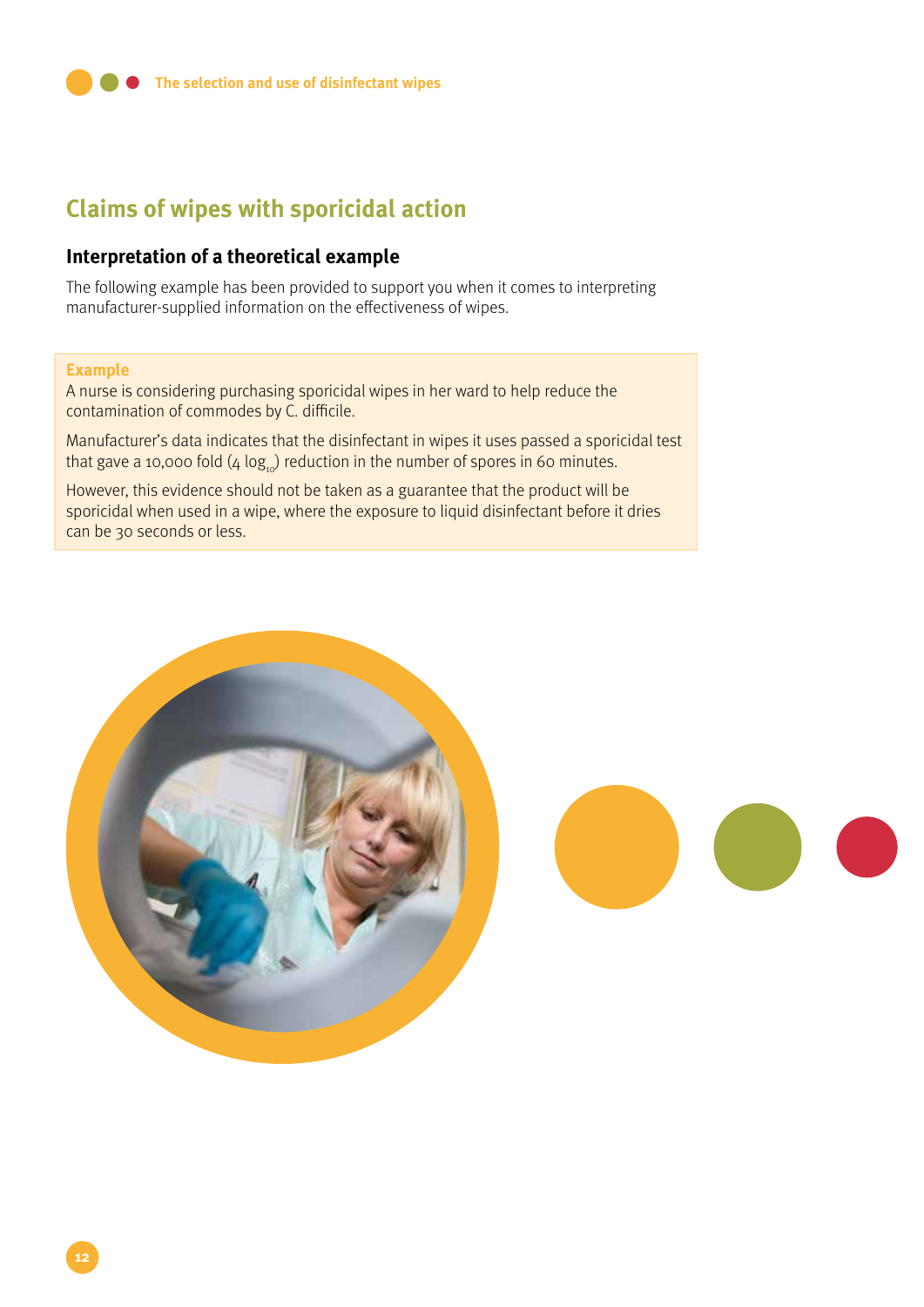### **Selecting a wipe or wipes for trial**

As part of your role, it may be your responsibility to source and select wipes for your workplace. Given the importance of selecting the right product for the intended purpose and the need for assurance as far as possible for its effectiveness, the following points should be considered for wipes selection (please note this list is not exhaustive and is based on best practice principles).

Local infection prevention teams should be consulted for advice during the selection process.

### **Prior to trial**

Investigate all available products for information on the following and review:

- compatibility with local infection prevention policies
- equipment manufacturers' guidance on cleaning and disinfection
- active ingredients
- dermatological assessment for impact on the skin of staff (such as hands)
- manufacturer's data on testing methods and results
- manufacturer's safety data sheets
- the level of support required for training on use of wipes and the cleaning/disinfection procedure – including who provides this support (supplier or in-house teams) and whether this input is a 'one-off' or needs to be repeated as staff change.

#### **Trial criteria**

Once the type of wipe required has been decided and a choice of products/product for evaluation selected, the following should be considered:

- effectiveness of the wipe on the type of surfaces intended for use
- texture of wipe
- moistness of wipe
- number of wipes required for effective use
- robustness of the wipe in use
- staff preference/acceptability
- packaging design to support use (for example, ease of removing wipe, lid design, closure mechanism)
- value for money
- value above and beyond current products (if wipes already in use).

Note: some criteria could be objective (in other words judged by assessable pre-set criteria), while others may have to be subjective (in other words the opinion of users).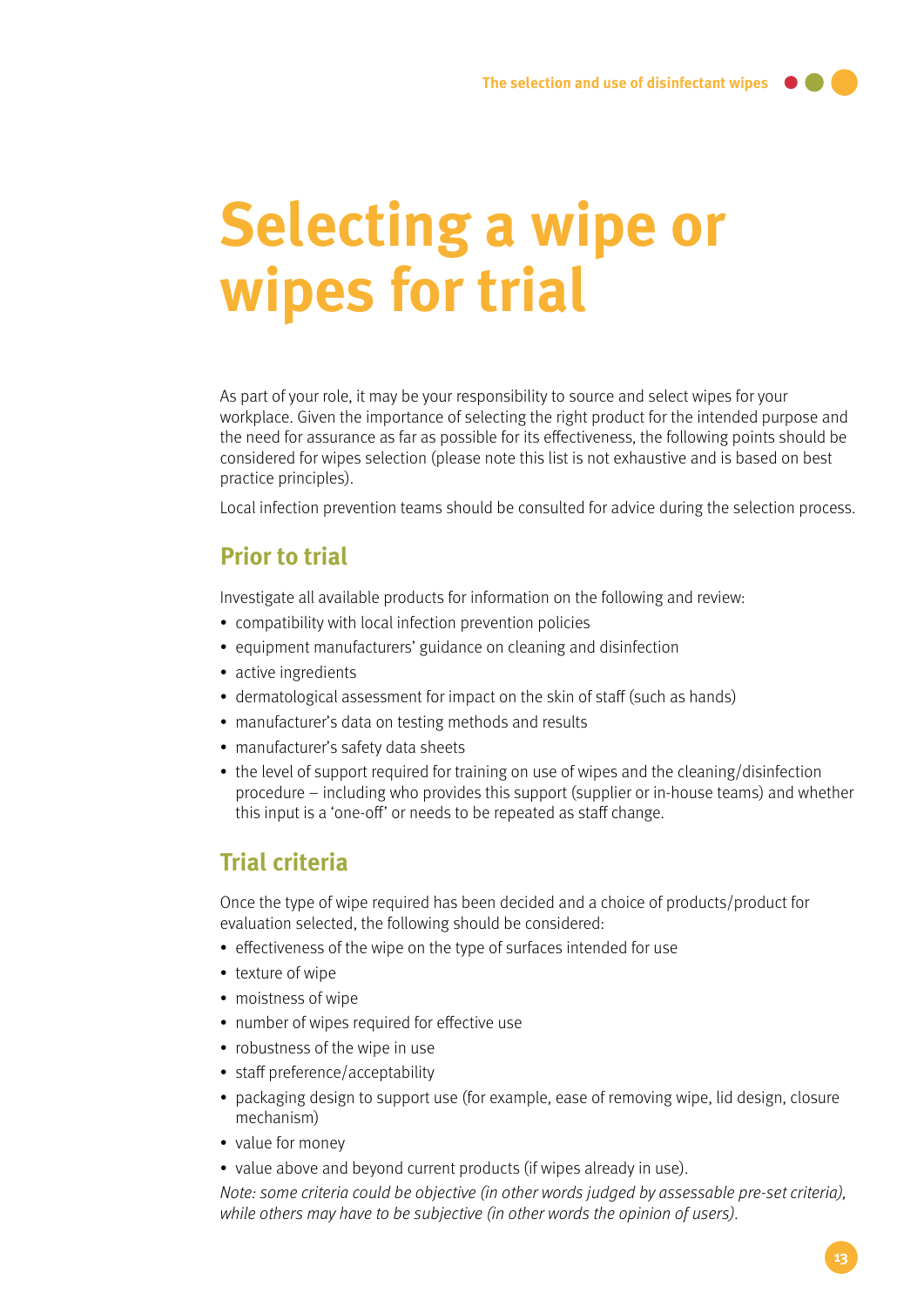## **Managing wipes in everyday use**

The following key points should be considered and managed so that wipe products maintain their effectiveness and are used properly:

- manufacturer's instructions for storage guidance (where to store and length of storage life)
- ensure stock rotation and undertake regular checks for wipes in packets/containers to make sure these have not dried out or expired
- consider the need to clean wipes containers/packets depending on risk of contamination of external container surfaces
- ensure wipes are only used for their intended purpose according to local ward/dept policies or guidance – for example detergent or disinfectant wipes specifically for use on the environment should not be used for decontamination of skin
- ensure all staff who will use wipes have received training on how and when to use them (the process of wiping as part of cleaning training) to help guarantee consistency and efficacy of use in practice.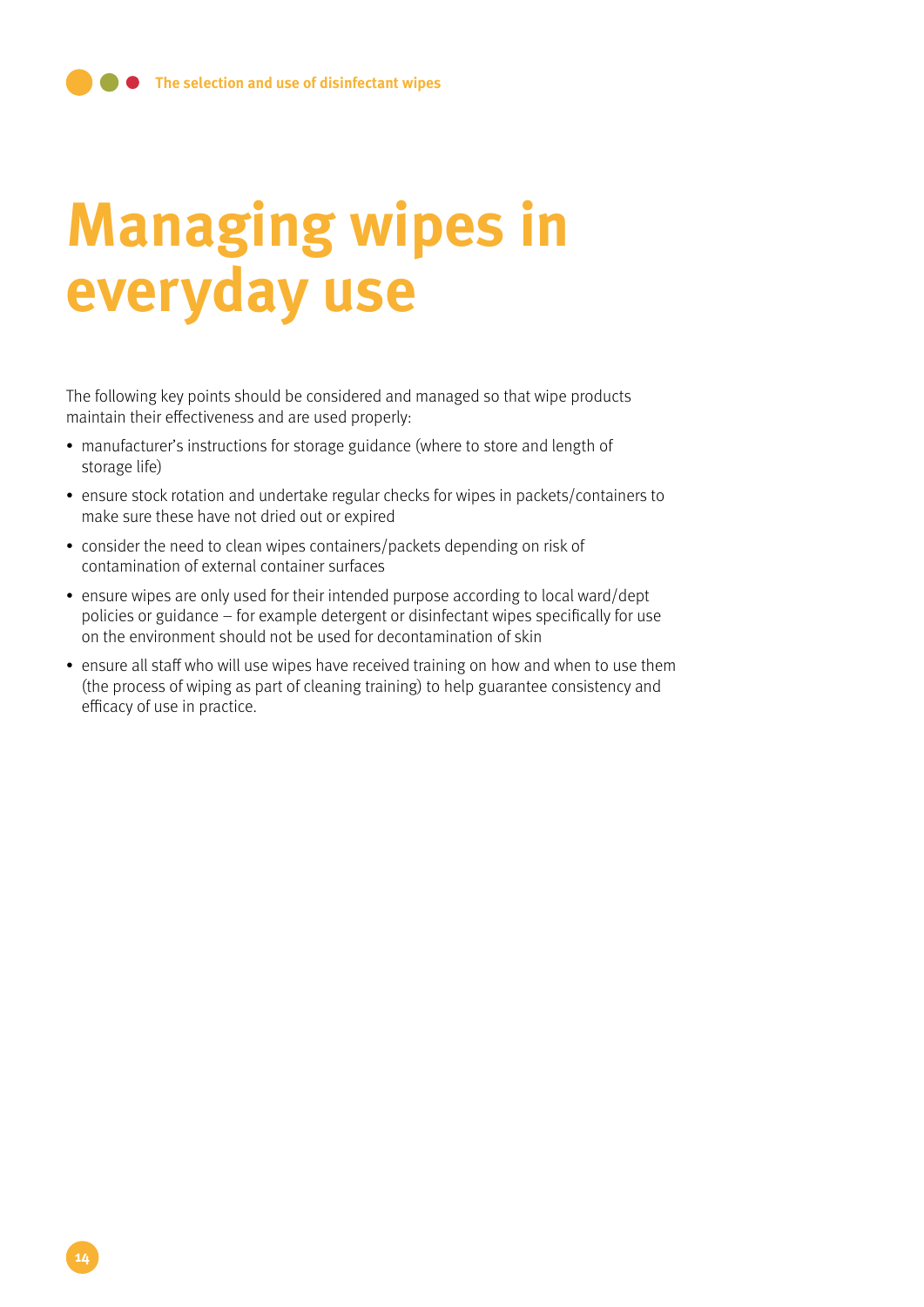### **Selection and use of wipes checklist**

The following checklist can be used to help you, your team and other colleagues in the selection and use of wipes in your workplace. Please note, it is not an exhaustive checklist and we have left space for you to add your own, localised points.

- Do your research first. What is the intended purpose for using the wipes?
- Refer to local policies and procedures regarding cleaning and disinfection to determine if a wipe can be used.
- Check any relevant manufacturer's guidance to determine if wipes can be used (applies mostly to medical equipment).
- Consult with your local infection prevention team for advice and guidance.
- Consider whether detergent and/or disinfectant wipes are required.
- Investigate manufacturer's information and efficacy claims carefully.
- Consider potential product limitations, for example, efficacy limited by active ingredients (if disinfectant used) and exposure time.
- Trial a number of different wipes if possible before making an informed decision on their suitability.
- Review any potential dermatological effects on staff using the wipes and liaise with occupational health advisers.
- Consider any training requirements for wipes use and who will provide this.
- Consult staff during trials so they can inform any purchase decisions.
- Evaluate any trial thoroughly.
- Ensure processes are in place for stock checks and rotation to ensure product's continued suitability and effectiveness in practice.
- Set a review date to ensure your workplace uses the most suitable and effective wipes available (both in terms of outcomes and costs).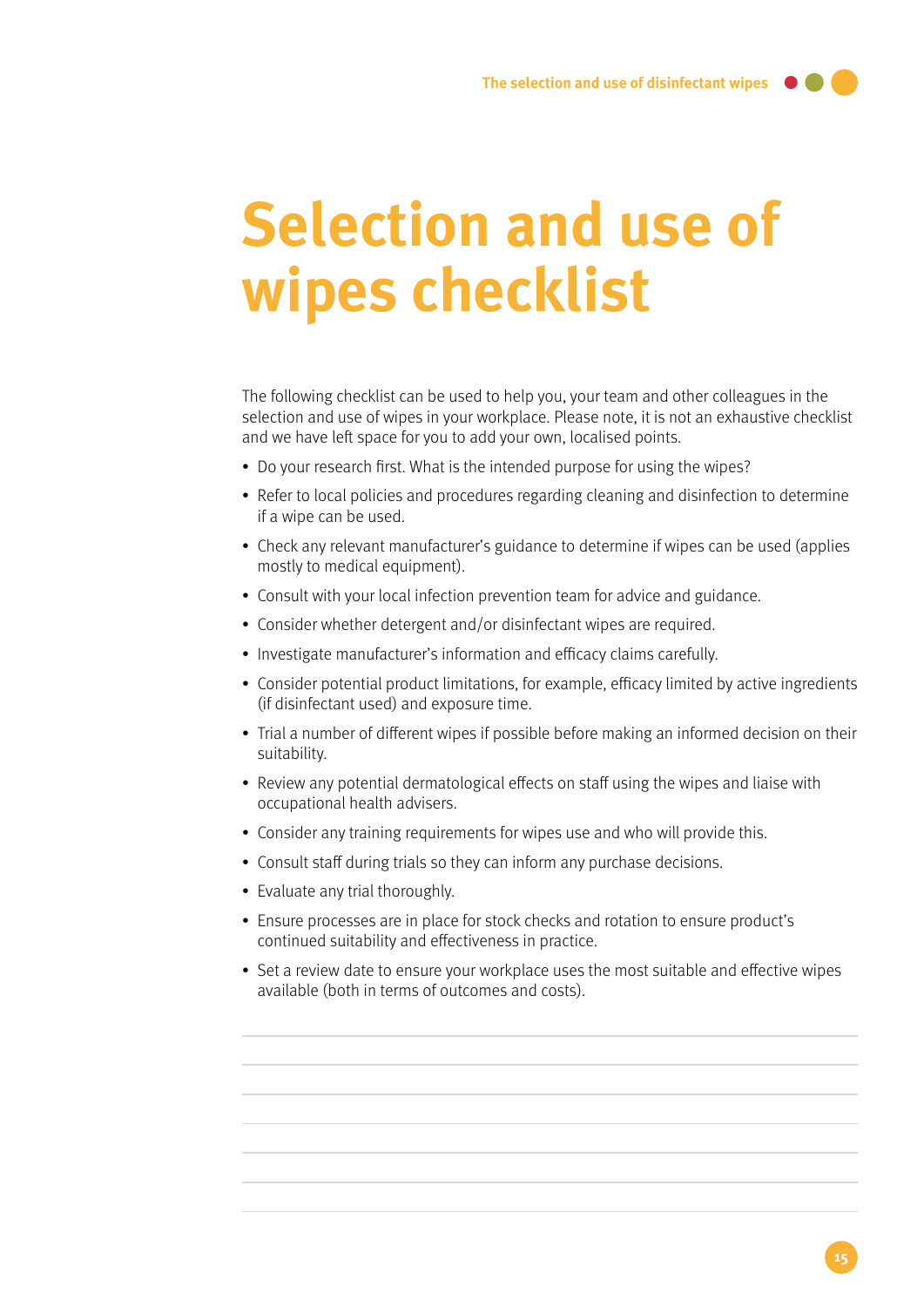# **Further reading**

Fraise A (2011) Currently available sporicides for use in healthcare, and their limitations. Journal of Hospital Infection 77, pp.210-212.

Humphreys PN (2011) Testing standards for sporicides. Journal of Hospital Infection 77(3), pp.193-198.

Panousi MN, Williams GJ, Girdlestone S and Maillard JY. (2009) Use of alcoholic wipes during aseptic manufacturing, Letters in Applied Microbiology 48, pp.648-651.

Sattar S (2010) Promises and pitfalls of recent advances in chemical means of preventing the spread of nosocomial infections by environmental surfaces, American Journal of Infection Control, 38 (5) Supplement 1 S34-S40.

Siani H, Cooper C, Maillard J-Y (2011) Efficacy of ''sporicidal'' wipes against Clostridium difficile. American Journal of Infection Control 39, pp.212-218.

Wilcox MH, Fraise AP, Bradley CR, Walker J, Finch RG (2011), Sporicides for Clostridium difficile: the devil is in the detail, Journal of Hospital Infection 77( 3), pp.187-188.

Williams GJ, Denyer SP, Hosein IK, Hill DW and Maillard JY (2007) The development of a new three-step protocol to determine the efficacy of disinfectant wipes on surfaces contaminated with Staphylococcus aureus, Journal of Hospital Infection, 67(4), pp.329-335.

Williams GJ, Denyer SP, Hosein IK, Hill DW and Maillard JY (2009) Limitations of the efficacy of surface disinfection in the healthcare setting, Infection Control and Hospital Epidemiology, 30(6), pp.570-573.

### **Additional resources**

The Health Protection Agency has convened the Rapid Review Panel (RRP) at the request of the Department of Health to provide a prompt assessment of new equipment and materials or protocols that may be of value to the NHS in improving hospital infection control.

You can review a variety of resources and reports at www.hpa.org/ProductsServices/ InfectiousDiseases/ServicesActivities/RapidReviewPanel (Accessed 19 January 2011) (Internet).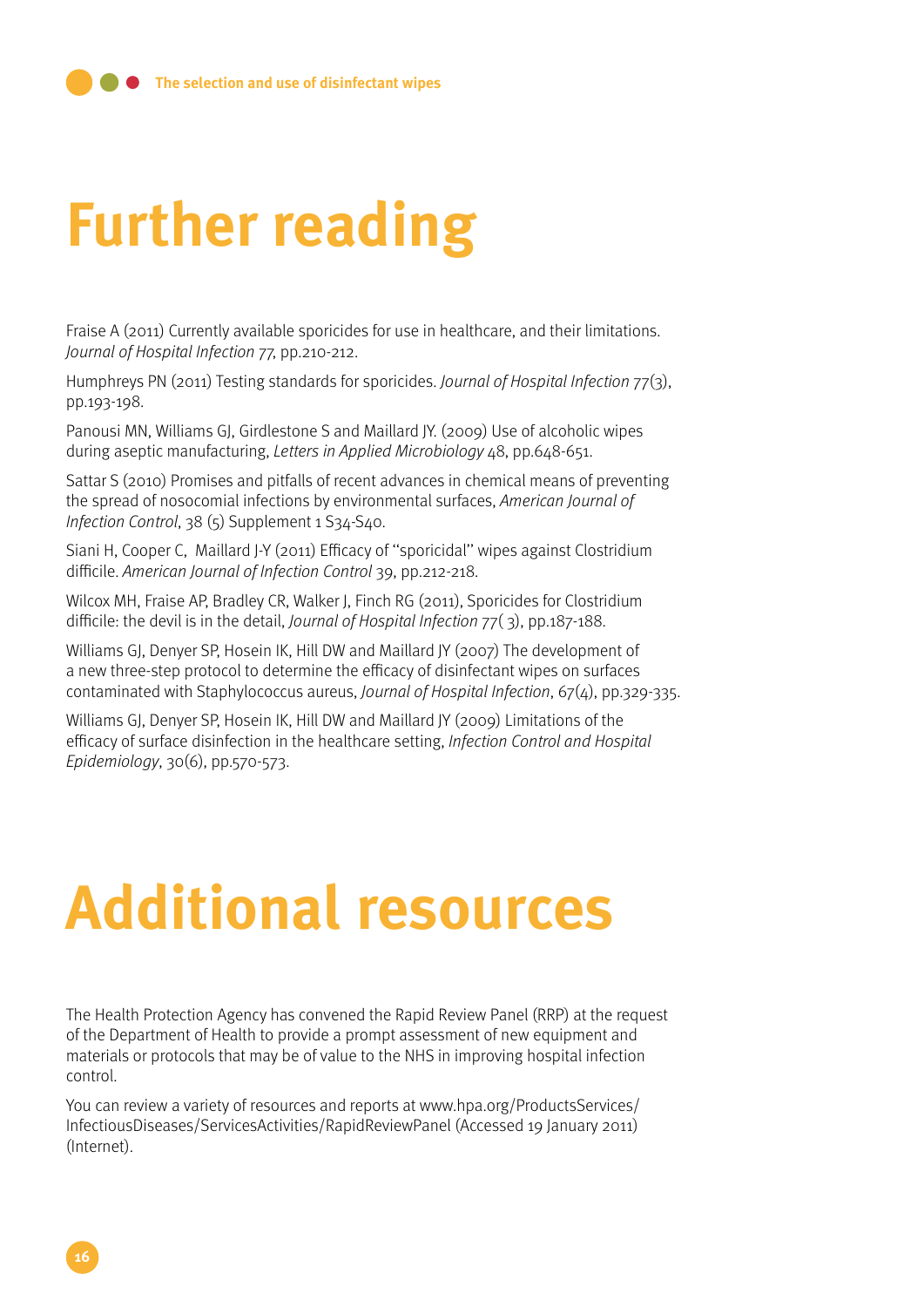### **Glossary**

**Antibacterial** – a chemical that destroys bacteria or inhibits bacterial growth.

**Antimicrobial** – a chemical that kills or inhibits the growth of micro-organisms.

**Biocide** – a substance used to kill or inhibit a wide range of unwanted living organisms; biocides include insecticides, weed killers and rodenticides. Biocides that kill microorganisms are termed 'disinfectants'.

**Contamination** – a generic term used to describe both organic soiling and contamination by micro-organisms.

**Decontamination** – an umbrella term used to describe processes that render items safe for reuse. The processes always include cleaning and may also involve disinfection and/ or sterilisation, depending on the purpose of the item.

**Detergent** – a water-soluble cleaning agent that can remove water-soluble and oily dirt.

**Dirt** – a generic term used to describe organic soiling.

**Disinfectant** – a chemical or mixture of chemicals that inactivates microorganisms.

**Low risk equipment** – equipment which is either not in contact with the patient or comes into contact with intact skin only – for example bed mattresses, lockers, bedside tables, blood pressure cuffs and commodes. While having a lower infection transmission potential than items in contact with breaks in the skin ('high risk') or with mucous membrane ('medium risk'), low risk equipment can still be of significance in many situations.

**Non-enveloped virus** – a virus lacking an outer lipoprotein envelope, for example norovirus, rotavirus, or human pappilloma virus (HPV). Note: blood borne viruses such as hepatitis B, C and HIV are enveloped viruses and are more susceptible to disinfectants than non-enveloped viruses.

**Quaternary ammonium compound (QAC)** – a chemical used as an active ingredient in some disinfectants that disrupts membranes and other sub-cellular microbial components.

**Sanitiser** – a term popular in the food industry for a chemical disinfectant.

**Sporicide** – a chemical agent capable of killing spores produced by bacteria such as Clostridium difficile ("C.diff").

**Triamines** – a chemical used as an active ingredient in some disinfectants that disrupts membranes and other sub-cellular microbial components. Related in chemical structure to QACs.

**Virucide** – a chemical which inactivates viruses.

**Wipe** – in health care settings, a pre-moistened fabric material used for wiping in order to clean or disinfect surfaces.